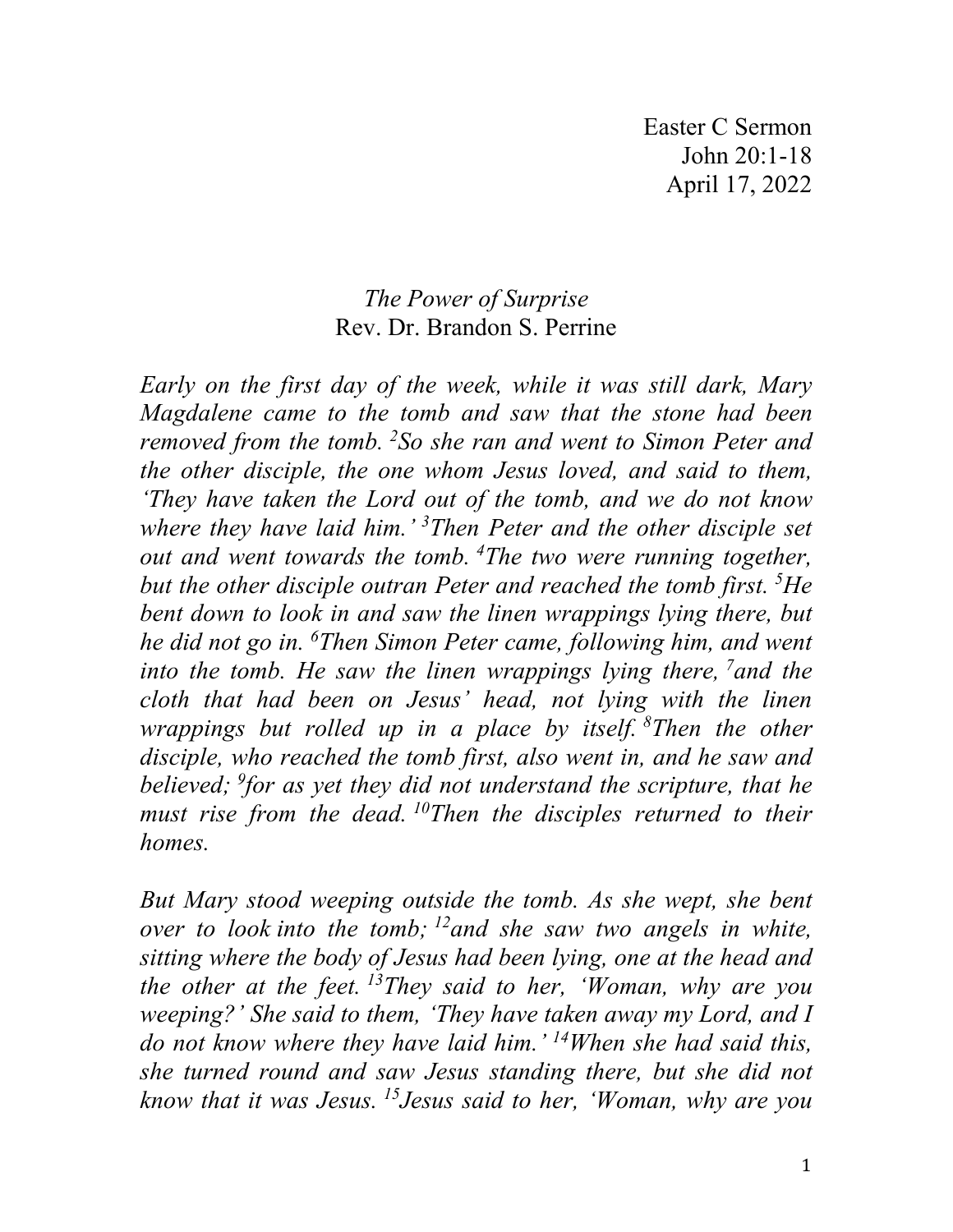*weeping? For whom are you looking?' Supposing him to be the gardener, she said to him, 'Sir, if you have carried him away, tell me where you have laid him, and I will take him away.' 16Jesus said to her, 'Mary!' She turned and said to him in Hebrew, 'Rabbouni!' (which means Teacher). 17Jesus said to her, 'Do not hold on to me, because I have not yet ascended to God. But go to my brothers and say to them, "I am ascending to my Father and your Father, to my God and your God."' 18Mary Magdalene went and announced to the disciples, 'I have seen the Lord'; and she told them that he had said these things to her.*

 $\sim$ O $\sim$ 

A couple of years ago I had the most brilliant idea for an Easter children's sermon. Forgive my lack of modesty, but it was a really good idea. To illustrate the wonder of the empty tomb, we'd use an egg and at the climax of the story, we'd smash it between our palms to reveal that it was empty. That's a really good idea right? Of course, this plan hinged on ensuring that all of the yolk and egg whites had been carefully blown out by creating two tiny holes in the shell, one at the top, and one at the bottom. A dear older woman had volunteered to deliver the children's sermon so I just needed to get things ready. As we were preparing for the Easter festivities the Saturday before, I tasked one of the youth with preparing the egg. He was a calculating and precise young man and I knew that he would be equal to the task.

The children clung to her every word as the older woman reached closer and closer to the climax of the story. Then, in a move that caught kids and congregation by complete surprise, she brought her palms together and smashed the egg to bits in one grand gesture. It was beautiful. The looks on their faces, the almostterror in their eyes as she crushed this venerated Easter symbol to reveal that it was empty of yolk or white. But, it hadn't been empty after all. As palms met and shattered the shell, a gooey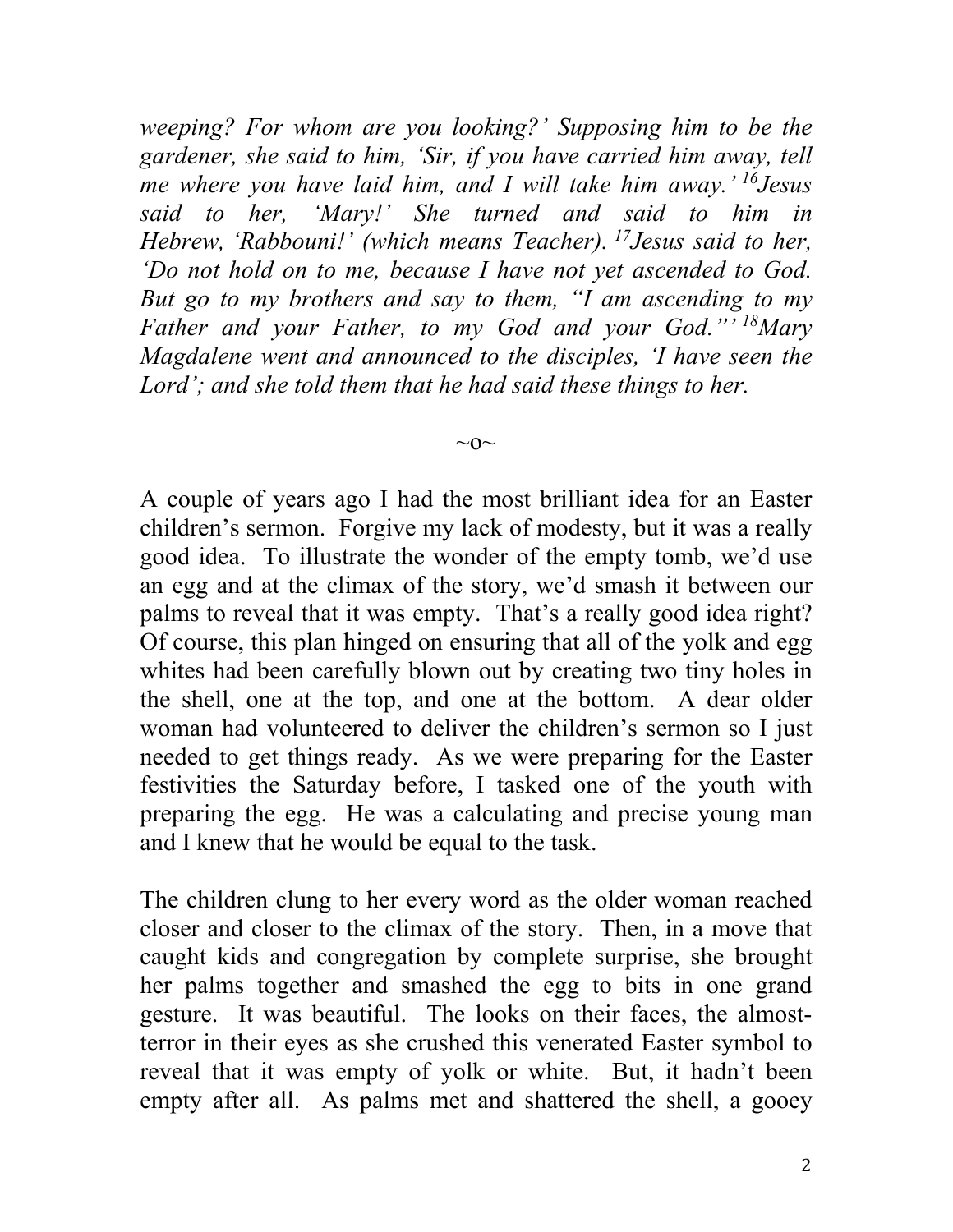mixture of yolk and white oozed between her fingers, splattered her Easter dress, and clung in dripping gobs to her eye lashes and perfectly coiffed hair. "Oh no!" I thought. Easter surprises us again!

At its core, that is truly where the power of Easter lies  $-$  in its ability to surprise us, unsettle us, challenge what we believe about life and what we know to be true about death.

- Imagine Mary Magdalene's surprise as she rounded the corner and saw the cave where Jesus had been laid, with the great boulder at its mouth rolled away.
- Imagine the surprise of the disciple that Jesus loved as he discovered the wrappings that had bound Jesus' body, lying discarded on a slab of stone.
- Imagine Peter's surprise as he found the very cloth that had covered Jesus' face, rolled up in a place by itself.
- Imagine Mary's surprise as, once again, she looked back in the tomb after the disciples had left to find two angels sitting there.
- Imagine the angels' surprise as Mary, completely nonplussed by their presence, turned to leave.
- Imagine Mary's final surprise when the gardener called her by name, revealing himself as none other than her beloved teacher.
- Imagine the disciples' surprise when Mary, returned from an empty tomb in a garden of memories, filled with conviction, preaching the wild news of the resurrected Christ.